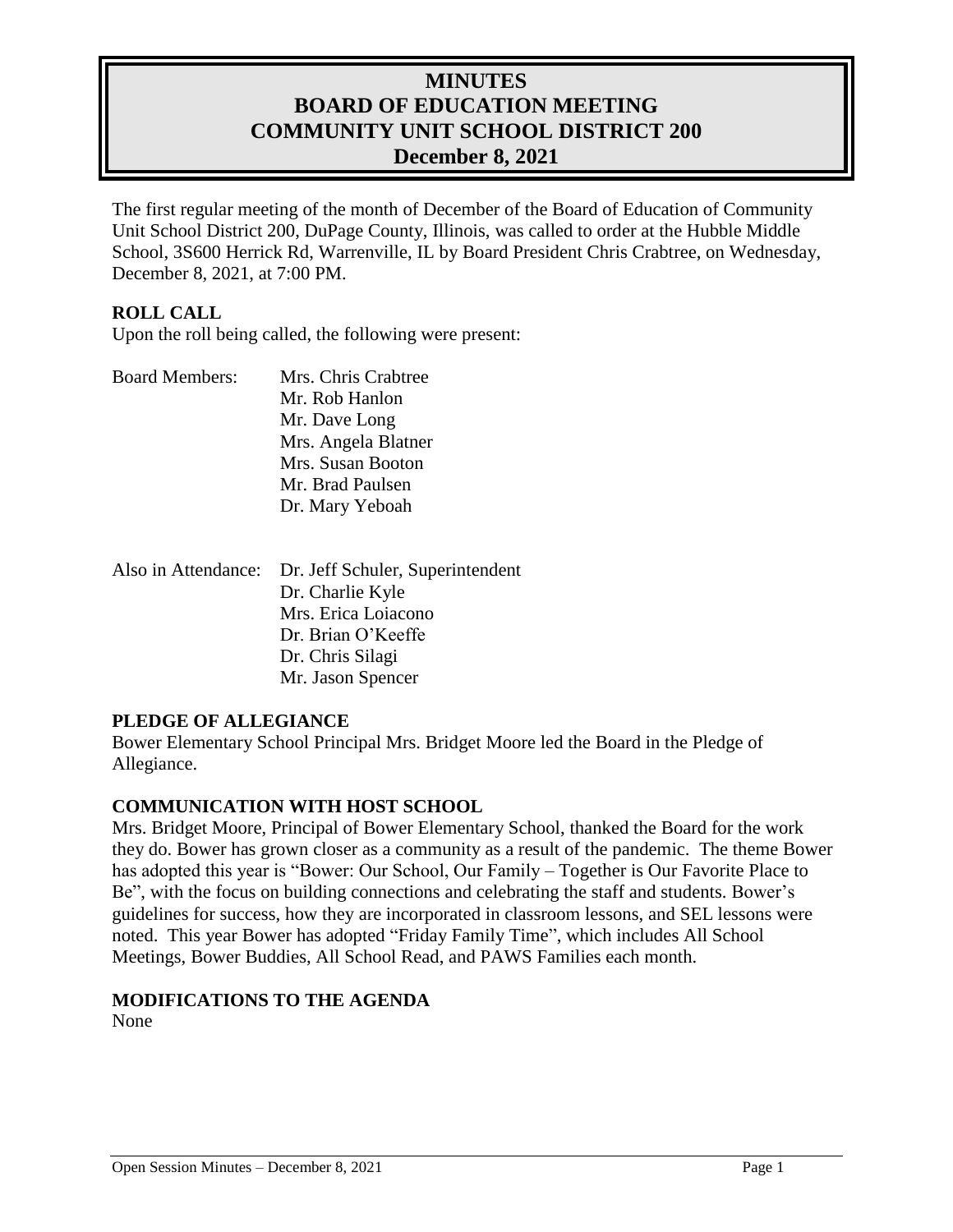## **RECOGNITIONS & ACHIEVEMENTS**

Recognition of Wheaton North Class 7A State Champion Football Team

The Board recognized the Wheaton North Class 7A State Football Champions, represented by Principal Matt Biscan, Head Coach Joel Wardynski, and two of the captains, Ross Dansdill and Mark Forcucci.

## **BOARD PRESIDENT REPORT**

President Crabtree reported on the following:

- The District hosted a local legislative breakfast in mid-November that was well attended by many different forms of government throughout the communities District 200 serves. It was great to have that opportunity to get together and share information about our school district.
- Members of the Board attended the IASB Joint Annual Conference in November. Board Members will share one thing they experienced at that conference in the Reports from Board Members portion of the agenda.
- Mrs. Crabtree will be attending a small group meeting with the Illinois Association of School Boards (IASB). One of the topics on the agenda is advocacy for large unit districts and better representation within the organization.
- It was noted the public comment window has been merged to include both agenda and non-agenda topics. This allows the public to speak on any topic before the business portion of the meeting.

### **SUPERINTENDENT REPORT**

Dr. Schuler reported the following:

- Had the opportunity to speak to a few of the local community support clubs including the two Rotary groups and Lion's Club, to deliver a similar message as the local elected officials' breakfast.
- The Illinois Interactive School Report Cards were released by the State and are now live on their website. It was noted that not all of the data that is normally available is there due to some data not being collected during the last school year, however, there is information about the SAT, IAR assessments, and the participation rates in both assessments. This information is broken out by subgroups to note any achievement gaps and includes performance scatterplots. The information is available on the IL report card at [www.illinoisreportcard.com.](http://www.illinoisreportcard.com/)
- Consent agenda items include approval of several new courses that would be at the HS level and be part of the HS course catalog next year. Three of the four courses are early college opportunities and one is a dual credit opportunity.
- The consent agenda also includes approval of the capital improvement projects for next summer, consistent with the board policy and pledge to address the highest need capital projects.
- There have been concerns recently brought to the Board around items that are in some D200 library collections. The Board was reminded there is both a process for selection of materials into the library and a process that allows for a community member to register a concern or a challenge regarding materials/program. A couple of materials have been challenged. The District is going to take the time to be true to the process and be thorough in the review. The process allows a committee to assemble to look at any material that is being challenged, examine the reason it was introduced into the library collection, and any connection to both a curriculum and support for students. At the end of the review, the challenge will come to the Board for consideration.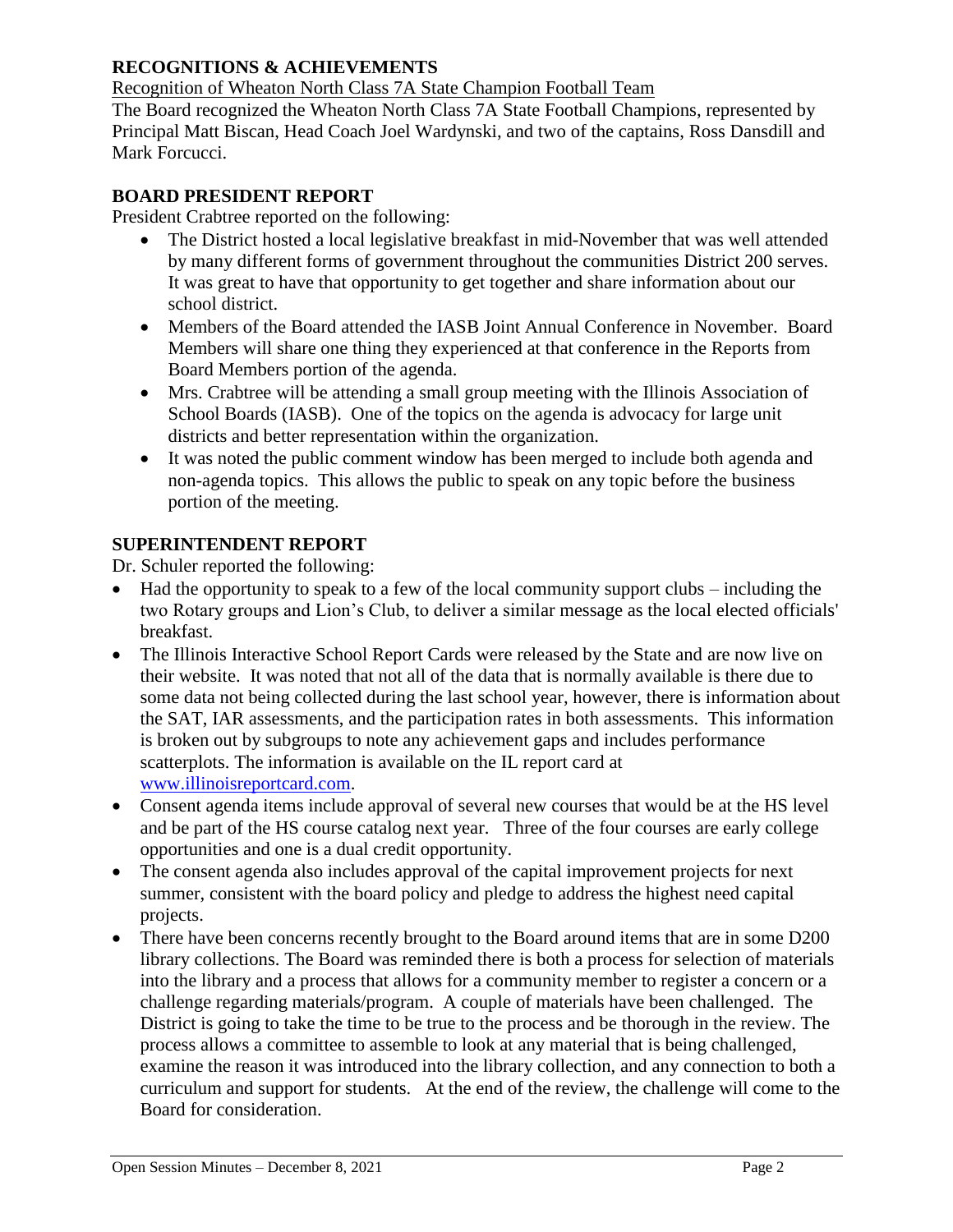## **PUBLIC COMMENTS – Agenda Items & Non-Agenda Items**

In accordance with Board Policy 2.230, members of the public wishing to offer public comment had the opportunity to do so. A public comment sign-up sheet was made available until 7:00 p.m. at the meeting site. The Board Meeting was available for viewing via live-stream on the District's YouTube channel at [www.youtube.com/communityunitschooldistrict200.](http://www.youtube.com/communityunitschooldistrict200)

Per Board Policy, the Board may shorten the time allocation for each person to less than 3 minutes to allow the maximum number of people the opportunity to speak. The Board shortened the time allocation for each person to speak to 2 minutes based on the number of community members that signed up to comment.

| <b>Speaker</b>           | Topic                     |
|--------------------------|---------------------------|
| Mona Spaid               | Mitigations               |
| Nathan Mead              | Library                   |
| <b>Matt Docter</b>       | Mental Health of Students |
| Kathleen Murphy          | Library                   |
| Alicia O'Connell         | <b>Student Letter</b>     |
| <b>Marcus Malcolm</b>    | Masks/Vaccines            |
| Amy Claus                | Handbook/Dress Code       |
| Jeanne Ives              | Columbus Day              |
| <b>Carrie Potts</b>      | Inclusion                 |
| Michael LaFido           | Masks/Vaccines/Books      |
| <b>Patty Cross</b>       | Masks/Mental Health       |
| <b>Kimberly Andersen</b> | Masks/Budget              |
| Ruth Julian              | Calendar                  |
| Ron Julian               | Thank You                 |
| <b>Brooke Heavey</b>     | Mitigations/Inclusivity   |
| Jessica Banaszek         | Mitigations/Inclusivity   |
| <b>Bree Stetka</b>       | Mitigations/Inclusivity   |
| Justin Kahn              | Civil Rights              |
| Bryan Campen             | Civil Rights Ed           |
| Shannon Limjuco          | <b>Mental Health</b>      |
| Jennifer Stamp           | <b>Holocaust Exhibit</b>  |
| Ryan Kipfer              | <b>Books</b>              |
| <b>Allison Willimas</b>  | Mitigations/Sex Ed/CRT    |
| Maggie Romanovich        | Support of DEI & Safety   |
|                          |                           |

### **CONSENT AGENDA**

- 1. Approval to Post Standards for HS Dual Credit Course Introduction to Teaching 1 & 2 Recommend approval to post standards for HS dual credit course Introduction to Teaching 1 & 2 as presented.
- 2. Approval to Post Standards for HS Course Advanced Level Introduction to Acting Recommend approval to post standards for HS course advanced level Introduction to Acting as presented.
- 3. Approval to Post Standards for HS Course Advanced Placement Spanish Literature and Culture – Recommend approval to post standards for HS AP Spanish Literature and Culture as presented.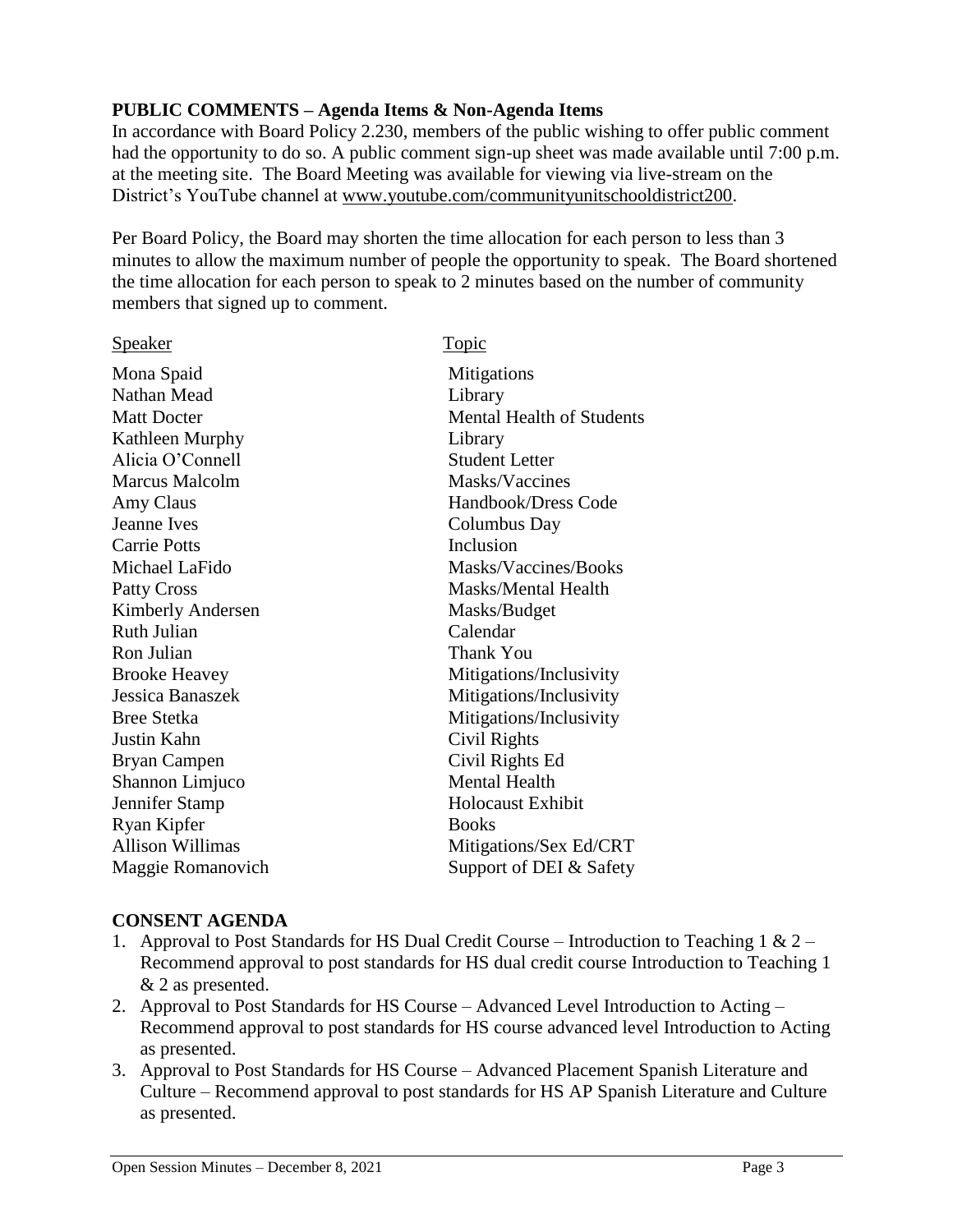- 4. Approval to Post Standards for HS Course Advanced Placement Art History Recommend approval to post standards for HS course AP Art History as presented.
- 5. Approval of the Driver Education Waiver Recommend approval of the Driver Education Waiver as presented.
- 6. Approval of Xerographic Bond Paper Bid Recommend approval of the Xerographic bond paper bid as presented.
- 7. Approval of Bids for 2022 Facility Improvements: Paving at Wheaton Warrenville South High School – Recommend approval of bids for 2022 facility improvements: paving at WWSHS as presented.
- 8. Approval of Bids for 2022 Facility Improvements: Flooring Work at three (3) Buildings Recommend approval of bids for 2022 facility improvements: flooring work at three buildings as presented.
- 9. Approval of Bids for 2022 Facility Improvements: Roofing Work Recommend approval of bids for 2022 facility improvements: roofing work as presented.
- 10. Approval of Bids for 2022 Facility Improvements: Tuckpointing at Four (4) Schools Recommend approval of bids for 2022 facility improvements: tuckpointing at four schools as presented.
- 11. Approval of Bids for 2022 Facility Improvements: Capital Improvements Door Replacements at Eleven (11) Buildings and Foods Lab Renovation at Wheaton Warrenville South High School – Recommend approval of bids for 2022 facility improvements: capital improvements – door replacements at eleven buildings and foods lab renovation at WWSHS as presented.
- 12. Approval of Resolution and Final Contract for Guaranteed Energy Savings with Performance Services, Inc. for Summer 2022 Work – Recommend approval of the resolution and final contract for guaranteed energy savings with Performance Services, Inc. for summer 2022 work as presented.
- 13. Approval of Bills Payable and Payroll Recommend approval of the bills payable and payroll as presented.
- 14. Approval of Minutes November 10, 2021, Open and Closed, November 12, 2021, Special Meeting with Local Officials, and Approval to Destroy Recordings of Closed Sessions Prior to July 2020 As Allowable by Law – Recommend approval of the minutes as presented and approval to destroy recordings of closed sessions prior to July 2020 as allowable by law.
- 15. Approval of Personnel Report to Include Employment, Resignation, Retirement, and Leave of Absence of Administrative, Certified, Classified, and Non-Union Staff – Recommend approval of the personnel report as presented.

There were comments and/or questions on the following:

- $\bullet$  #7 12: Thank you to the Board Facilities Committee for helping to navigate to the final recommendations on facility/capital projects for next summer; the significant construction cost escalation going on in the marketplace which has pushed some intended work to future years and is reflected in the recommendations.
- $\bullet$  #1 Intro to Teaching 1 & 2: Standards for the Dual Credit Course come from C.O.D. and mirror the college course

## **MOTION**

Member Booton moved, Member Paulsen seconded to accept the Consent Agenda as presented. Upon a roll call vote being taken, the vote was: AYE 7, NAY 0. **The motion carried 7-0.**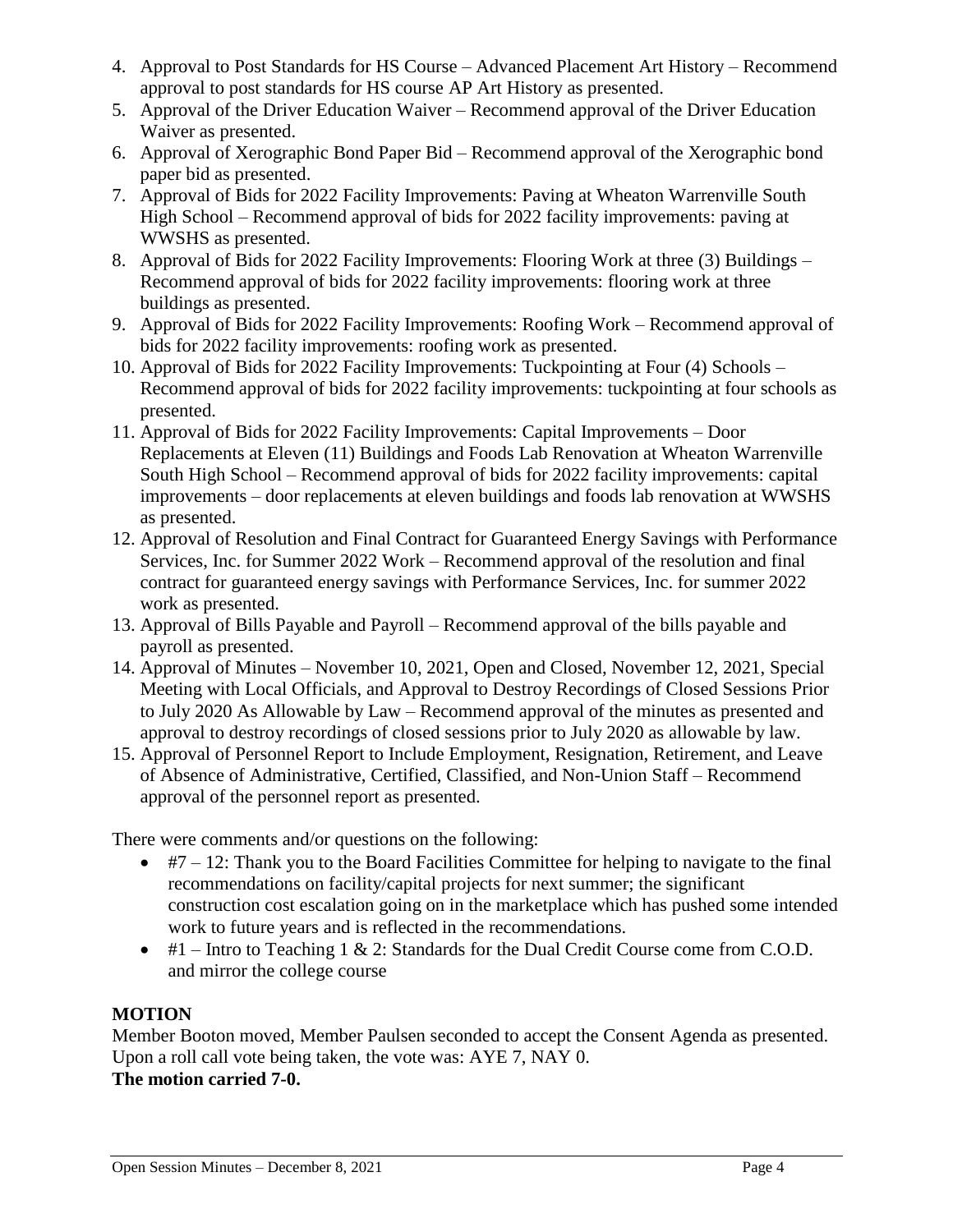## **ORAL REPORTS**

## Portrait of a Graduate (POG) Update

The District 200 Portrait of a Graduate will serve as a visual representation of the community's desires for our students when they complete their education at our high schools. The final development of our Portrait will also play an important role in community engagement, strategic planning, and the future success of our students.

District 200 has gathered feedback from school community stakeholders through a variety of input processes. This feedback has been used to identify prioritized areas for the Portrait of a Graduate. The Board of Education was updated on the current progress that has been made on the development of the Portrait of a Graduate, which included a draft of the Portrait of a Graduate top five competencies – qualities and characteristics desired of D200 graduates that were identified. The following themes were noted:

- Problem Solver
- Communicator
- Collaborator
- Resilient
- Academically Excellent

There was additional information/comments on the following:

- The POG process/timeline from 2019 to date.
- The definitions of each of the five top themes is a compilation of the data and the information received from others and includes prior themes that may have emerged as part of the definition.
- The next steps in the process include the draft completion, design team meeting, presentation to the Board at the January meeting, and utilizing the final POG in the strategic planning process this winter and spring.

There were questions/comments/discussions on the following:

- Any major changes in the top themes from March 2020 to now?
- Rating of the themes was not done previously but was done in this round.
- The approximate number of people that provided input in the process in 2020 and most recently.
- Any connection of POG to the Character Counts program in terms of implementation in schools?
- The use of the term "resilient" and how it is communicated to our children; the balance between individual reliance and structural conditions; adults and the difficulty with resiliency as it relates to expectations for an 18-year-old.
- Ethics and empathy emerged as the next top themes, and they are reflected in the definitions of the top five themes.
- Innovation and the importance of that being embedded somewhere in the themes.
- Academically excellent clarify the expectation of the mastery of core academic content as it relates to addressing different diverse learners; blending and differentiating instruction to meet students where they are at to help them grow; having the expectation, goal, ambition of getting our students to a place where they are mastering their core content and yet treating each student individually.
- SEL and the skills of how to be resilient, how to communicate challenges; the importance of preparing students to have these skills to be college or career ready.
- All of the soft skills make a difference as people are interviewing and looking for employment.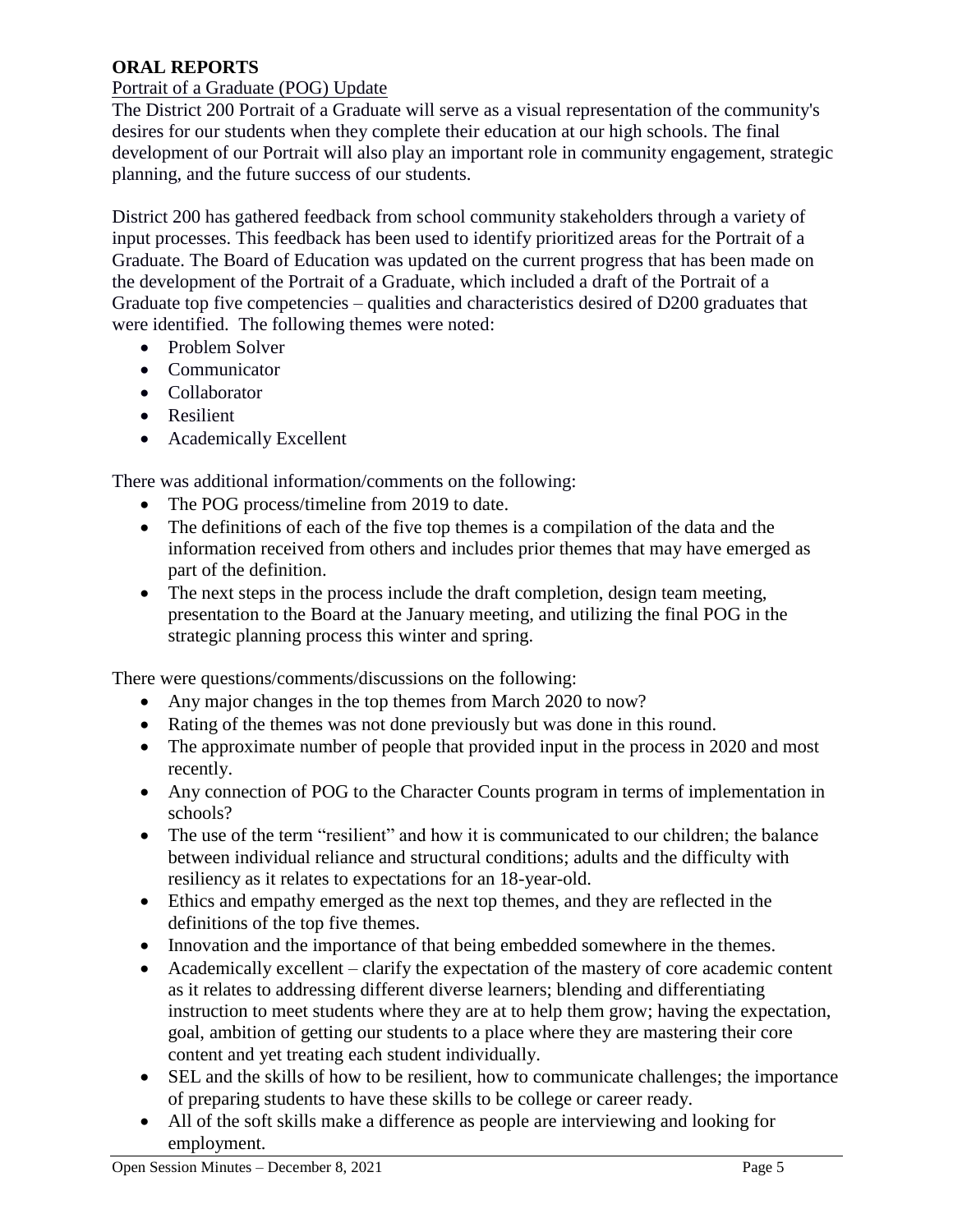## COVID-19 Data Report

At the August Board of Education Meeting, a request was made to review COVID-19 data at each meeting. This has been done as a part of the Superintendent Report at the October and November meetings. A similar update was provided on the data points monitored weekly, including district cases and quarantine numbers, COVID-19 community statistics, and vaccination status. Board Members had an opportunity to ask questions about the current statistics and current mitigation measures.

Dr. Schuler provided the December 2021 COVID Data Update, which included information on the following:

- Current D200 new student and staff cases
- Zipcode cases per 100,000 residents
- D200 new cases per week by school and by level
- D200 COVID public data dashboard (cumulative cases and close contact quarantine data for the week of Nov 6)
- Test to Stay (TTS) data for D200
- D200 student partial and full vaccination rates for MS and HS levels
- Outbreak and Investigation IDPH definition and D200 investigation protocol
- D200 safe hours for the school environment (based on the MIT COVID-19 tool)

There was additional information/comments on the following:

- Some issues around HS lunch have driven up some numbers on close contact quarantines.
- Vaccination rates slight uptick at the HS level and uptick at the MS level as that opportunity opened to younger students.

There were questions/comments/discussions on the following:

- Elementary vaccination data starting to gather that data (currently at approximately 30% - first dose received).
- American Academy of Pediatrics may be information in the coming weeks on approaches to quarantine and testing for exposed children.
- Any plans to move out of some of the current mitigations (quarantine and masking)? What is the end game? Following the mitigations does not come without some level of harm. Are we committed to not making any changes until the mandate is gone?
- The health officials looking at the data to determine what is the safest, best thing to do during a global health pandemic.
- Advocating and being a voice for the kids that are having a difficult time and are developmentally fragile in their growth.
- There is no way to make everybody happy. Should focus on supporting the mental health issues that students and staff are going through.
- Should always be asking the question of whether we are considering all the dynamics at play in a very difficult time; should continue to look at all of the data.
- The case numbers are going up and not willing to take the risk of changing mitigations given what is happening now.
- Keeping our kids in school is the main goal.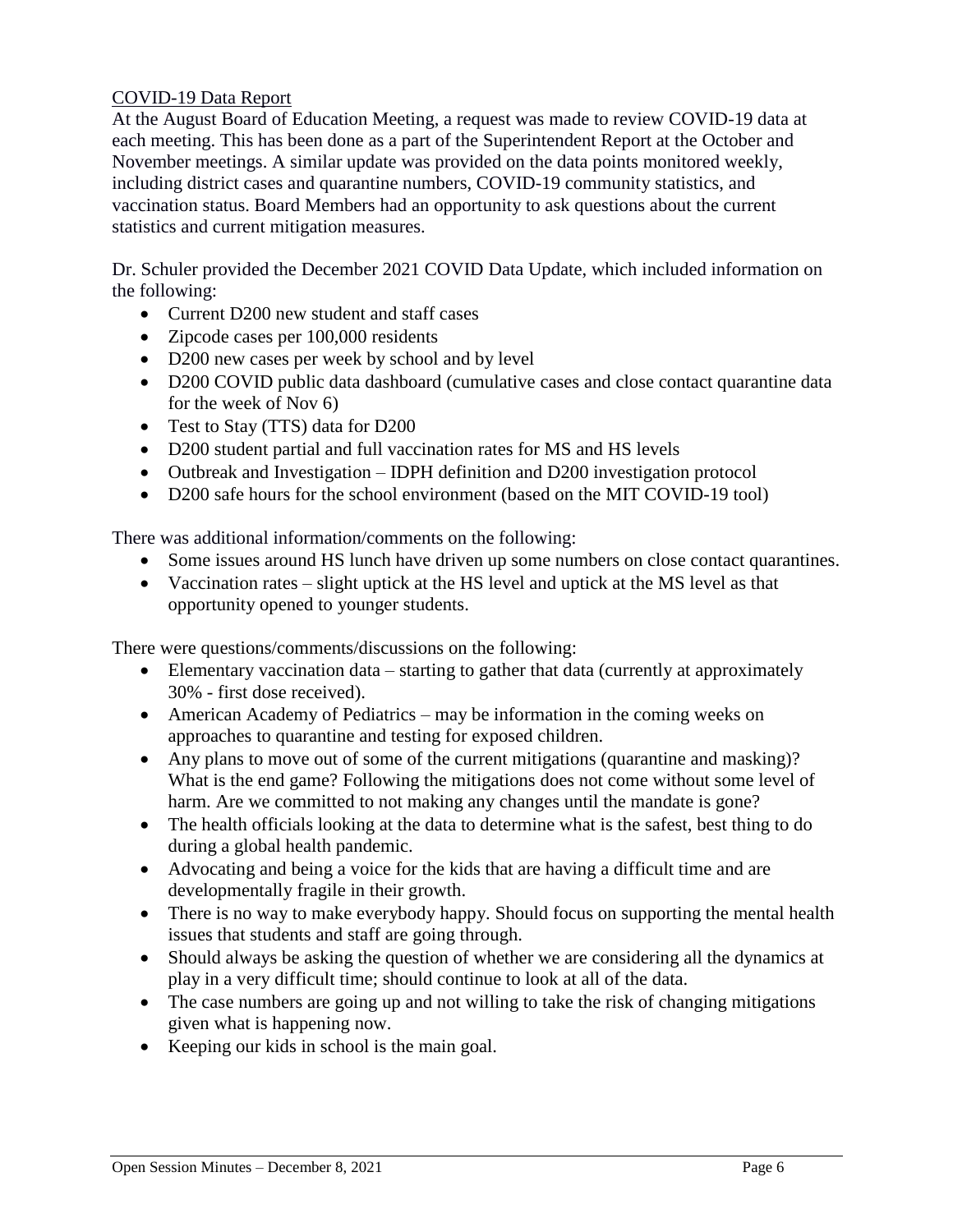## **ACTION ITEMS**

#### Acceptance of the 2020-2021 Audit

Annually, our auditors prepare an independent audit of the financial statements of CUSD 200. They also express an opinion based on the combined financial statements of the District. The Board is asked on an annual basis to accept the independent audit as presented by Baker Tilly US, LLP.

Nick Cavaliere from Baker Tilly US, LLP addressed the Board of Education to discuss the findings and opinions of the 2020-2021 Financial Audit. The final audit was attached to the board agenda, along with the Communications to the Board of Education.

There was additional information/comments on the following:

- Audit opinion rendered on District financial statements unmodified audit opinion (the highest level of assurance you can receive from an external auditor).
- The District is subject to a single audit (Federal compliance audit) as to how it has utilized federal award dollars. This audit is still ongoing, as there were delays in the information provided to auditors nationally as to how to conduct those audit procedures. Reports on that audit will be issued at a later date, but do not anticipate any concerns.
- Gain an understanding of the internal control structure, processes, staffing assigned duties over the preparation of the financial statements; identify any risks in that process, and communicate those to the governing body and management. Baker Tilly did not identify any material weaknesses and did not identify any matters for future consideration as it relates to those procedures.

There were questions/comments/discussions on the following:

- Does the audit review process include an analysis of segregation of duties? Includes a holistic view of the operations and compensating controls that are in place. In some instances, it is not possible to segregate the process fully, but then there are monitoring controls to help mitigate the risk.
- Will the lead partner of the audit change over time?
- The difference was noted in the audit total cost of all district programs vs. the total revenue and expenditures approved as part of the budget approval in September 2020. The primary difference is the on behalf payments.
- $\bullet$  The projected financial rating is 3.9 (4.0 is the highest rating possible) as it relates to the District fund balance policy.
- The fund balance policy as related to cash flow at the end of the school year before the tax receipts are received in June. Do we need to consider raising our fund balance policy from a 25% minimum floor to something higher to help the facility improvement cash flow?
- The debt that was paid down was the driving factor to the improvement in the net position.
- The transition in leadership from Mr. Farley to Dr. O'Keeffe.
- Thank you to Mr. Long for the summary of the audit provided to Board Members.

It was recommended that the Board of Education accept the 2020-2021 Financial Audit prepared by Baker Tilly US, LLP.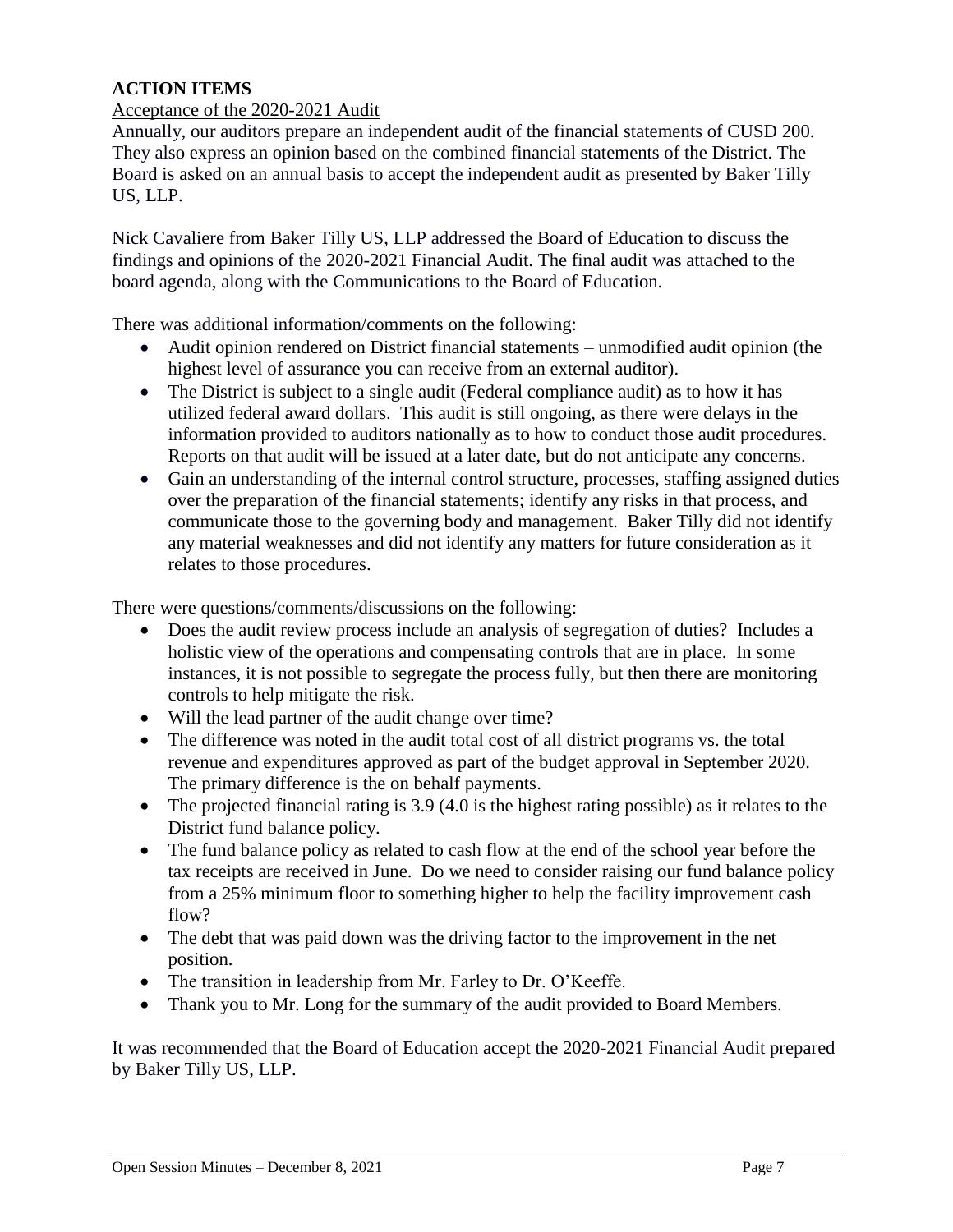## **MOTION**

Member Paulsen moved, Member Long, seconded to accept the 2020-2021 Financial Audit prepared by Baker Tilly US, LLP as presented. Upon a roll call vote being taken, the vote was AYE 7, NAY 0. **The motion carried 7-0.** 

## Adoption of the 2021 Levy

The school code empowers the Board of Education to levy taxes to support the public school system. If the levy request exceeds 105% of the previous year's aggregate extension, a public notice and hearing are needed before the official levy is adopted. The Board of Education is limited to an increase no greater than the Consumer Price Index (CPI) from the previous year under the Property Tax Extension Limitation Law (PTELL or "Tax Cap").

Annually, the Board of Education reviews a levy proposal prepared by the Administration. The levy proposal was previously discussed with the Board Finance Committee. The recommended levy, which provides for a 1.02% increase, is listed below.

The proposed levy increase of 1.02% is a blend of an increase in the Operational Levy of 2.56%, and a decrease in the Bond and Interest Levy of 9.65%. The decrease in the Bond and Interest Levy reflects smaller annual debt payments associated with the 2021 Levy. The tax cap will limit tax growth by the consumer price index for 2020 of no more than 1.40%, plus any new construction growth in the District, which has been estimated at \$40.0M. While the actual new construction values are unknown at the time of this request, a levy request greater than the CPI is needed to capture the new growth. Additionally, the 2021-22 Budget anticipated both accessing the CPI and new growth; therefore, it was recommended that the Board access the funds available under the tax cap.

FUND 2021 LEVY REQUEST Education - \$120,000,000 Special Ed - \$2,900,000 Tort - \$0 O & M - \$16,502,359 Transportation - \$5,500,000 IMRF - \$1,100,000 Social Security - \$2,650,000 Life Safety \$0 Working Cash \$0 TOTAL \$148,652,359

The proposed 2021 tax levy (excluding debt services) increase is less than the 105% (actual increase is less than 5%) of the previous year's (2020) aggregate extension, which was \$144,944,817.17. Therefore, the Board of Education is not required to hold a public hearing on the tax levy. The anticipated Debt Service (Bond & Interest) levy is \$18,918,101.

Attached to the report were the formal levy resolutions and forms that must be adopted by the Board and filed with the County Clerk. This will complete the levy process.

Dr. Brian O'Keeffe, Assistant Superintendent of Business Services provided a PowerPoint Presentation on the 2021 Levy which included the following information:

- Levy Terms Tax Cap (PTELL), Consumer Price Index (CPI), Equalized Assessed Valuation (EAV), Tax Rate (Limiting Rate)
- Consumer Price Index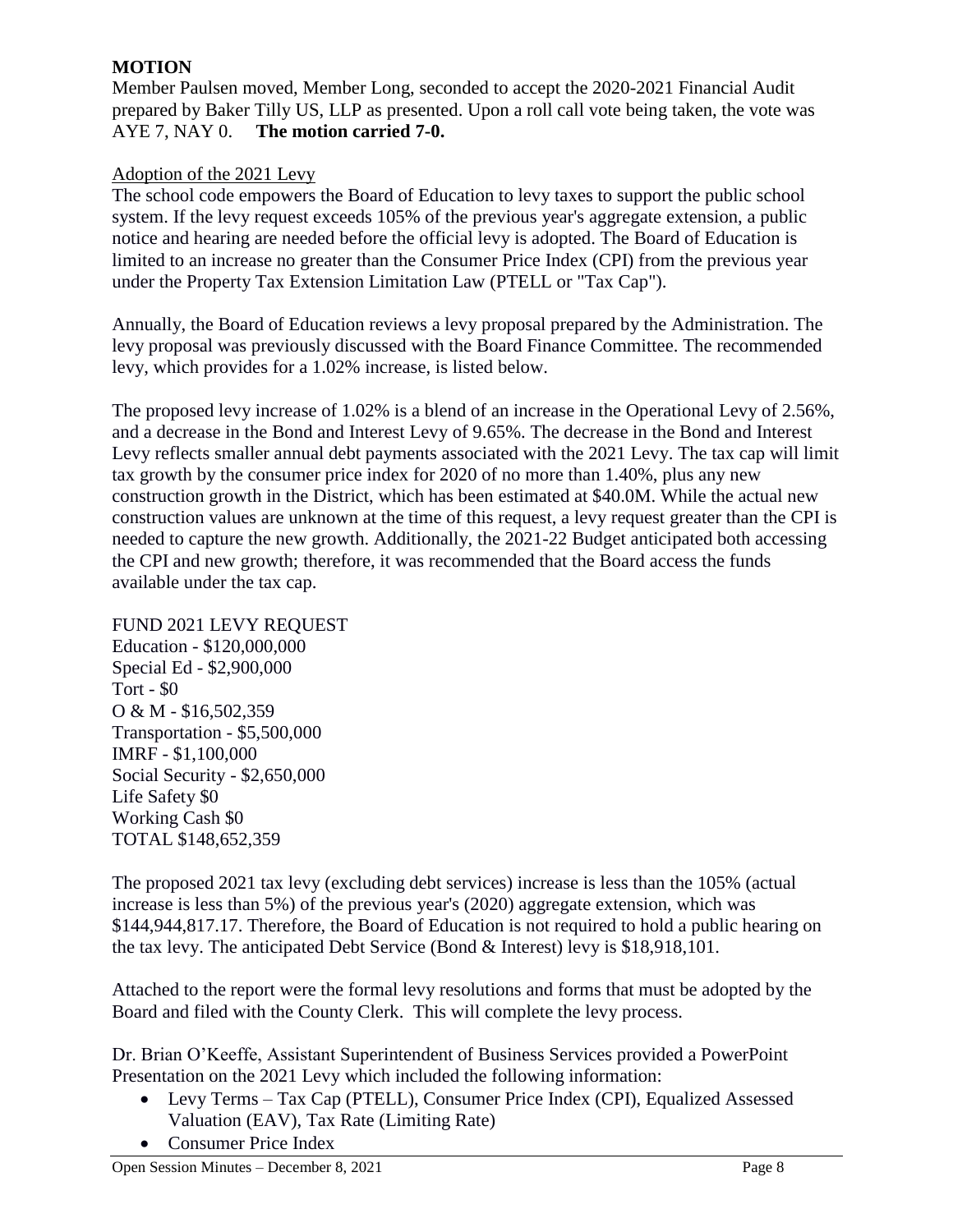- 7-Year CPI History
- CUSD 200 EAV History
- 2020 Township EAV Milton, Winfield, Naperville
- 2020 EAV Description Residential, Farms, Commercial Industrial, Railroad
- EAV Analysis (2020 2025, Total EAV Percent Change, Existing EAV Percent Change, New EAV Growth)
- EAV, CPI & Tax Rate
- Five Year History of Tax Rates (Numbers; Bar Chart)
- 2020 Tax Levy Extension Breakdown
- Debt Service Levy Year Payments
- Fund Balance History
- How is the Extension Calculated?
- 2021 Tax Levy Extension Breakdown (Operational Tax Extension, Debt Tax Extension)
- 2021 Levy Proposal
- Major Levy Considerations
	- o Levy Collection (May 2022) included in 21-22 Budget
	- o Capture New Construction
	- o Continued Uncertainty in Mandated Categorical State Funding
	- o Funding of Projects Identified in Capital Plan
- Recommendation: Levy request which provides access to the PTELL allowed CPI of 1.40% plus new growth

There was additional information/comments on the following:

- The Board Finance Committee reviewed this levy presentation at a recent meeting.
- The District should find out at the end of the week the monthly CPI number for November, and find out the second week of January specifically what CPI is and the impact on the levy for FY 22.
- EAV is an important part of the tax levy process and understanding where EAV may progress is a challenging conversation between school business officials and the assessors within each of our townships.
- The impact of TIF 2 in Wheaton on the EAV.
- The reduction in debt service levy year payments in 2023, 2024, and assuming no changes, there would not be a debt portion to the levy when looking at the levy year 2025.
- The importance of capturing new construction and not missing any of those dollars.
- Mandated categoricals and the continued uncertainly in the state funding of these. The District pays for all regular and special education transportation in advance and submits a reimbursement claim each summer to the state of Illinois. The state reimburses in that next fiscal year and traditionally it has been at a proration ranking from 80-95%. If for some reason the state had to look at cutting some dollars that it was affording back to public education, they could look at mandated categoricals.

There were questions/comments/discussions on the following:

- Thrilled to see the net levy increase of 1.02%; taxpayers should be extremely happy with that number especially with what is going on in the marketplace right now.
- Debt service levy restructure a result of many years of planning that previous boards have gone through and restructured through four phases and saved about ten million dollars for taxpayers (money we did not have to ask for). This provides an opportunity to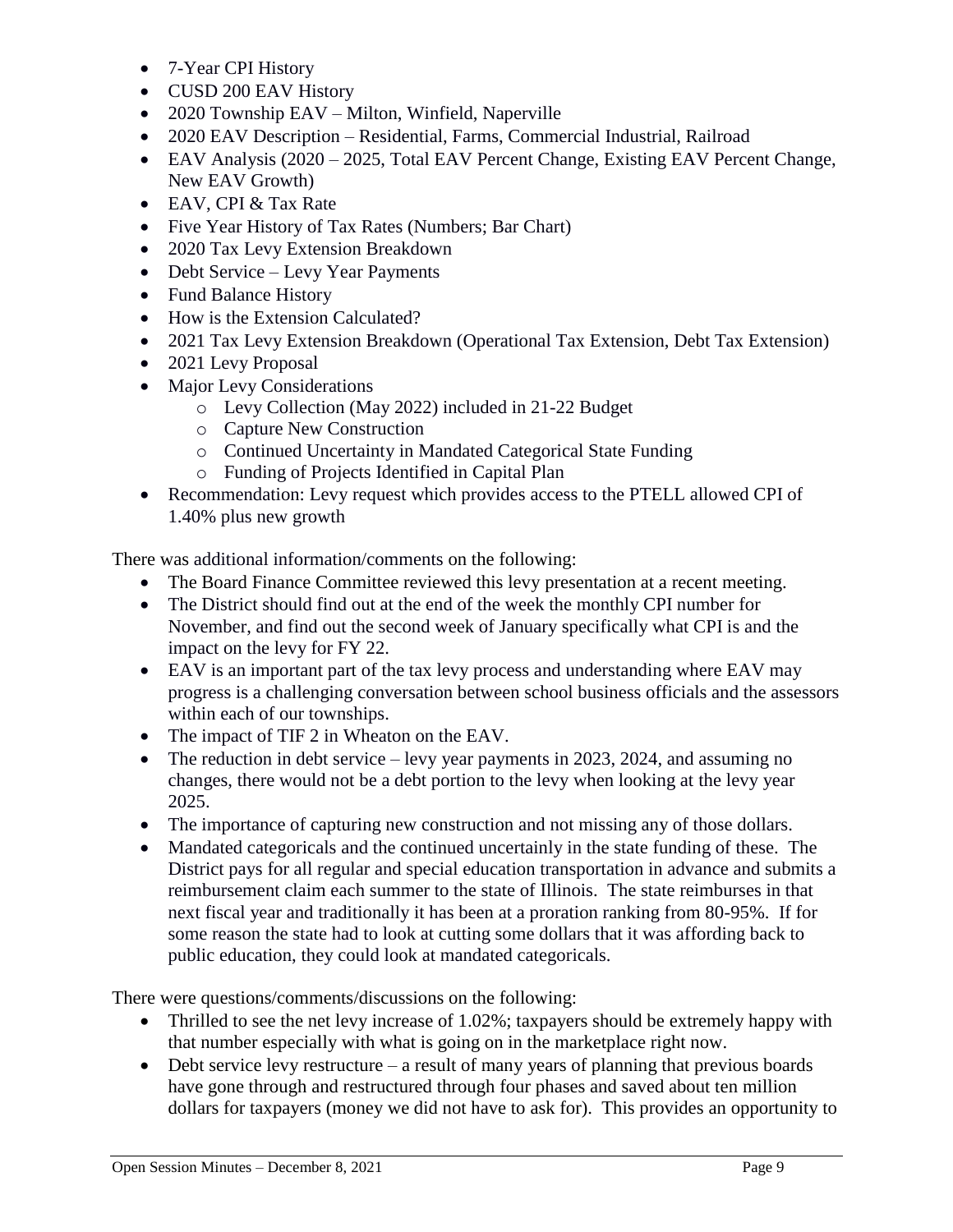make continued facility improvements and larger investments in our buildings, both in capital improvements as well as targeted modernizations of learning environments.

It was recommended that the resolution and certificates for the 2021 Tax Levy be adopted as presented, that the Certificate of Tax Levy be executed, and that all forms be filed with the DuPage County Clerk.

## **MOTION**

Member Booton moved, Member Long, seconded to approve the Resolution and Certificates for the 2021 Tax Levy as presented, that the Certificate of Tax Levy be executed, and that all forms be filed with the DuPage County Clerk. Upon a roll call vote being taken, the vote was AYE 7, NAY 0. **The motion carried 7-0.** 

#### Approval of 2022-2023 and 2023-2024 School Calendars

The Calendar Committee has been working on a proposal for the school calendar for the 2022- 2023 and 2023-2024 school years. We referred back to a 2018 survey that went out to all parents, faculty, and staff of CUSD 200. The survey results favored the end of the first semester before Winter Break. The Calendar Committee used the survey feedback and current feedback from staff to create calendars for the 2022-2023 and 2023-2024 school years. The proposed calendars were presented at the November 10, 2021 Board of Education meeting.

The proposed school calendars for 2022-2023 and 2023-2024 were attached to the board agenda item. Overall, there were 17 emails received on the proposed 2022-2023 and 2023-2024 Calendars. The feedback received was mixed with a variety of concerns that were summarized at the meeting by Dr. Charlie Kyle, Assistant Superintendent for Administrative Services, which included information on the following:

 Six of the seventeen emails received wanted a later start date; three wanted one week before December 25<sup>th</sup> for planning, three like the calendars as presented, and five from Jefferson ECC regarding a teacher institute day/workday

There were questions/comments/discussions on the following:

- Dr. Yeboah noted why she would be voting no to the approval of the calendars as it relates to "Columbus Day/Indigenous Peoples' Day", and the celebration of Christopher Columbus.
- Support for future discussion and conversations regarding the day noted on the two calendars as "Columbus Day/Indigenous Peoples' Day".
- Challenges with unit school districts in trying to find a calendar that unites everyone; the need to educate within our District 200 staff in terms of why the calendar looks the way that it does, why we have full days vs. half days on certain days, why we start on certain days, why we are off on certain days, etc.
- Appreciate the District looking at the Jefferson ECC calendar issue as there are challenges with a lot of Mondays off, and that is their IEP day.
- Appreciate the effort to get HS finals in before the holiday break and end the semester at that time, as this is something that has been talked about for multiple years.

It was recommended that the Board of Education approve the 2022-2023 and 2023-2024 Calendars as presented.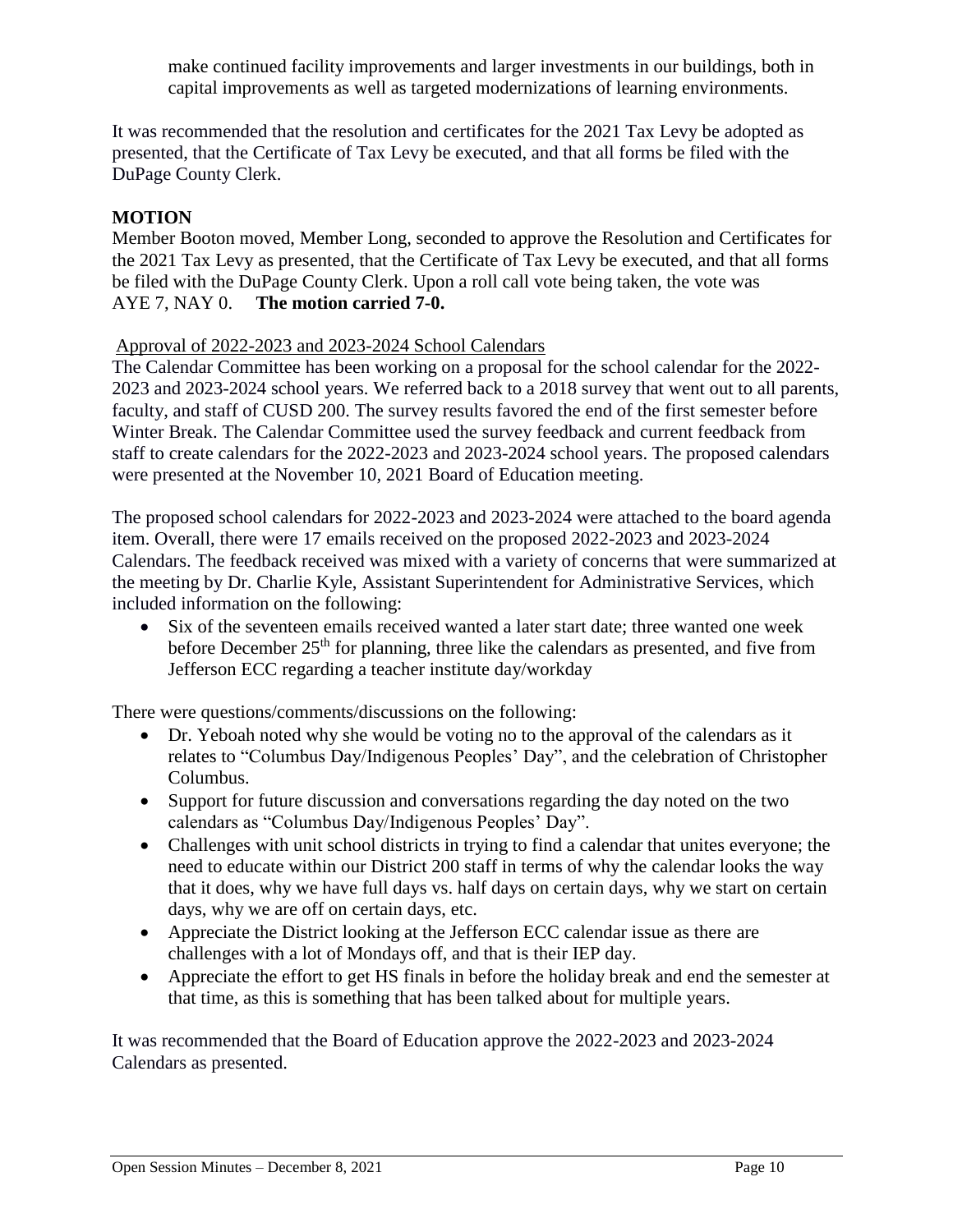## **MOTION**

Member Hanlon moved, Member Booton, seconded to approve the 2022-2023 and 2023-2024 calendars as presented. Upon a roll call vote being taken, the vote was: AYE 6 (Hanlon, Booton, Blatner, Long, Paulsen, Crabtree), NAY 1 (Yeboah). **The motion carried 6-1.** 

## Approval of Performance-Based Superintendent's Contract

Dr. Schuler joined District 200 early in the 2014-2015 school year under a four-year employment agreement. An amendment to the agreement was approved in 2017. The 2021-2022 school year is the final year of the agreement. Annually, the Board of Education has evaluated Dr. Schuler's performance, determined that his goals have been met, and has continued the agreement. Accordingly, over the last several months, the Board of Education and Dr. Schuler have worked on the terms of a new agreement. The new agreement will continue Dr. Schuler's employment with the District for an additional five years beginning with the start of the 2022-2023 school year.

The Performance-Based Superintendent's Contract was attached to the board agenda item, becomes effective on July 1, 2022, and extends to June 30, 2027. The contract continues to provide for annual salary adjustments tied to the Consumer Price Index. Board President Crabtree discussed the process the Board went through which included the following:

- The Board has spent several months working on this contract, looked at contracts of other benchmark districts, and reviewed the last two contracts Dr. Schuler has had with our District.
- The goal in this contract as we move out of the pandemic learning, have the leadership to create the vision and provide innovative opportunities for student learning.
- The Board will be designing and updating a performance tool later this summer as the Board and administration work through the Vision 2026 plan.

Board members provided comments on Dr. Schuler, the impact he has made in the District, the new agreement, and what this means for District 200.

It was recommended that the Board of Education approve the Performance-Based Superintendent's Contract for July 1, 2022, through June 30, 2027.

## **MOTION**

Member Crabtree moved, Member Paulsen, seconded to approve the Performance-Based Superintendent's Contract for July 1, 2022, through June 30, 2027, as presented. Upon a roll call vote being taken, the vote was AYE 7, NAY 0. **The motion carried 7-0.** 

### **WRITTEN REPORTS**

Monthly Financial Reports FOIA Report Board Communication Log Citizens Advisory Committee (CAC) Report

### **REPORTS FROM BOARD MEMBERS**

#### Board Committee Reports

The Board Finance Committee, Social-Emotional Learning Committee, and Facilities Committee had met since the last regular board meeting. The notes from the meetings were attached to the agenda item.

Other Reports from Board Members